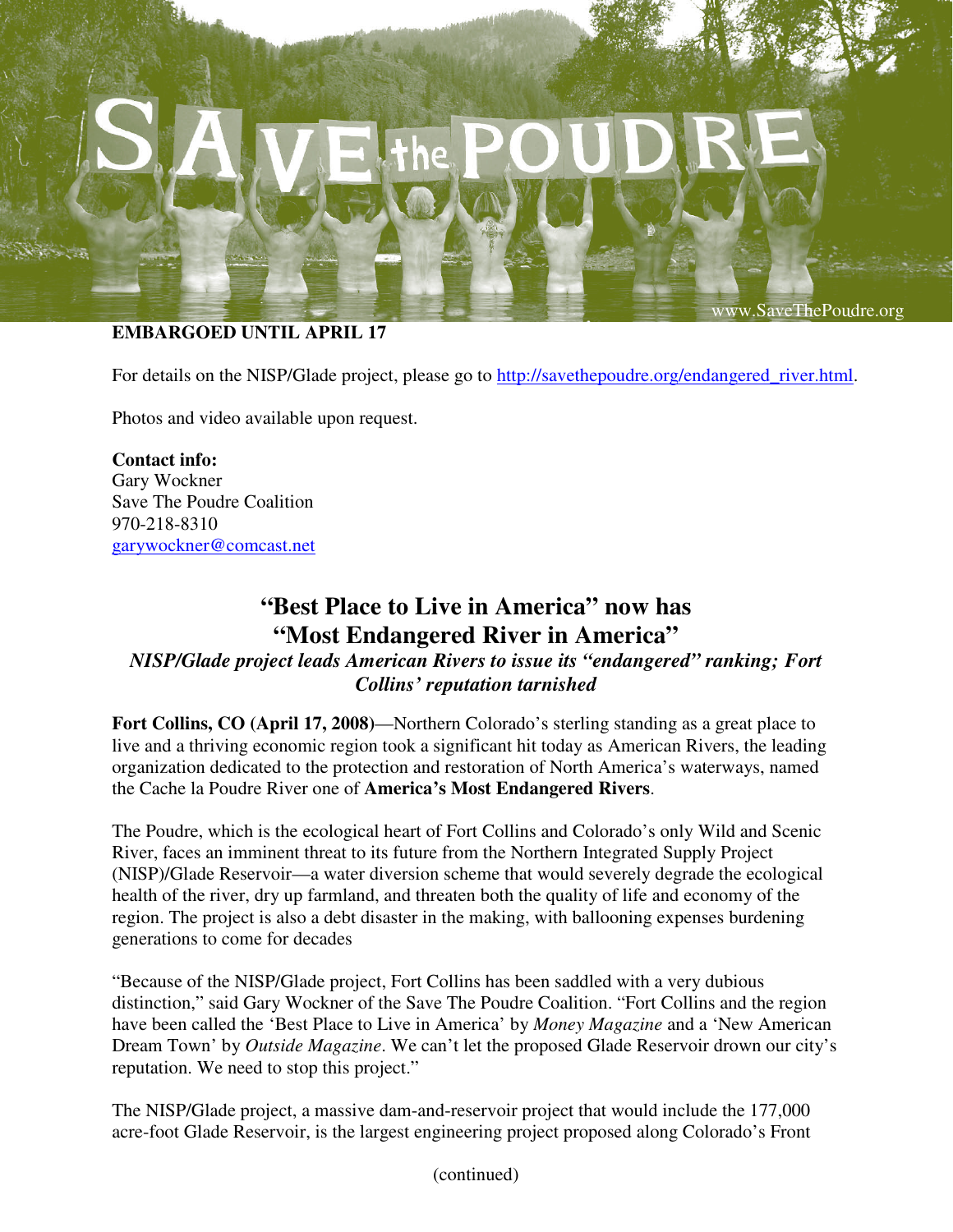Range in a quarter century. If built, the project would divert about 35% of the water out of the Poudre River as it flows through Fort Collins—and that is in addition to the 60% of water that is already diverted out of the Poudre. It would also wipe out a scenic valley just north of Fort Collins and require the relocation of part of Highway 287 at an enormous cost to ratepayers.

The ecological costs are even higher. Besides draining the Poudre to a trickle and threatening a variety of plant and animal species, the NISP/Glade project would severely deplete the already beleaguered "June Rise," the natural increase in stream flows that occurs during snowmelt that is critical to the overall health of the Poudre River ecosystem.

"The Poudre is already stretched by the many demands we place upon it and is often dry during parts of the year," said Becky Long of the Colorado Environmental Coalition. "Any large new development on the river is going to have substantial impacts on all users."

With its massive size and price tag, the NISP/Glade project also puts at risk downtown Fort Collins businesses and the multi-million dollar investment citizens have made in the public land corridor that runs along the river and through the city.

- Fort Collins calls the environment one of its "economic engines," and cultural and recreational resources such as the Downtown River District, Beet Street, and UniverCity Connections all benefit from a healthy river flowing through town.
- Tens of millions of dollars have been allocated to natural areas and bike paths along the Poudre River corridor to preserve and enhance recreational, aesthetic, and ecological assets for the citizens of Fort Collins, Larimer County, and Colorado.

For farmers, the NISP/Glade project represents an additional challenge as at least 20,000 acres of farm land will have to be cleared, paved over, and converted into residential housing in order to finance the project.

"If NISP is completed, we may well be giving a parched kiss goodbye to our cultural, economic, and ecological heritage," said Mark Easter of the Sierra Club Poudre Canyon Group. "The price is simply too high."

Originally designed as a spigot to fuel future growth, the NISP/Glade project faces increasing challenges to its viability, given the nation's protracted mortgage crisis and a housing downturn rolling across the state. According to data recently released by the Northern Colorado Homebuilders Association, housing starts in Northern Colorado have plummeted by two-thirds from 2006 and 2007 levels, raising even more uncertainty about the project's finances.

"Instead of projects like NISP, we should implement proven and effective water-saving measures," said Wockner. "We also need to work proactively with farmers to find flexible solutions for the benefit of the region – that's the best solution to meeting our water needs, not further draining our rivers."